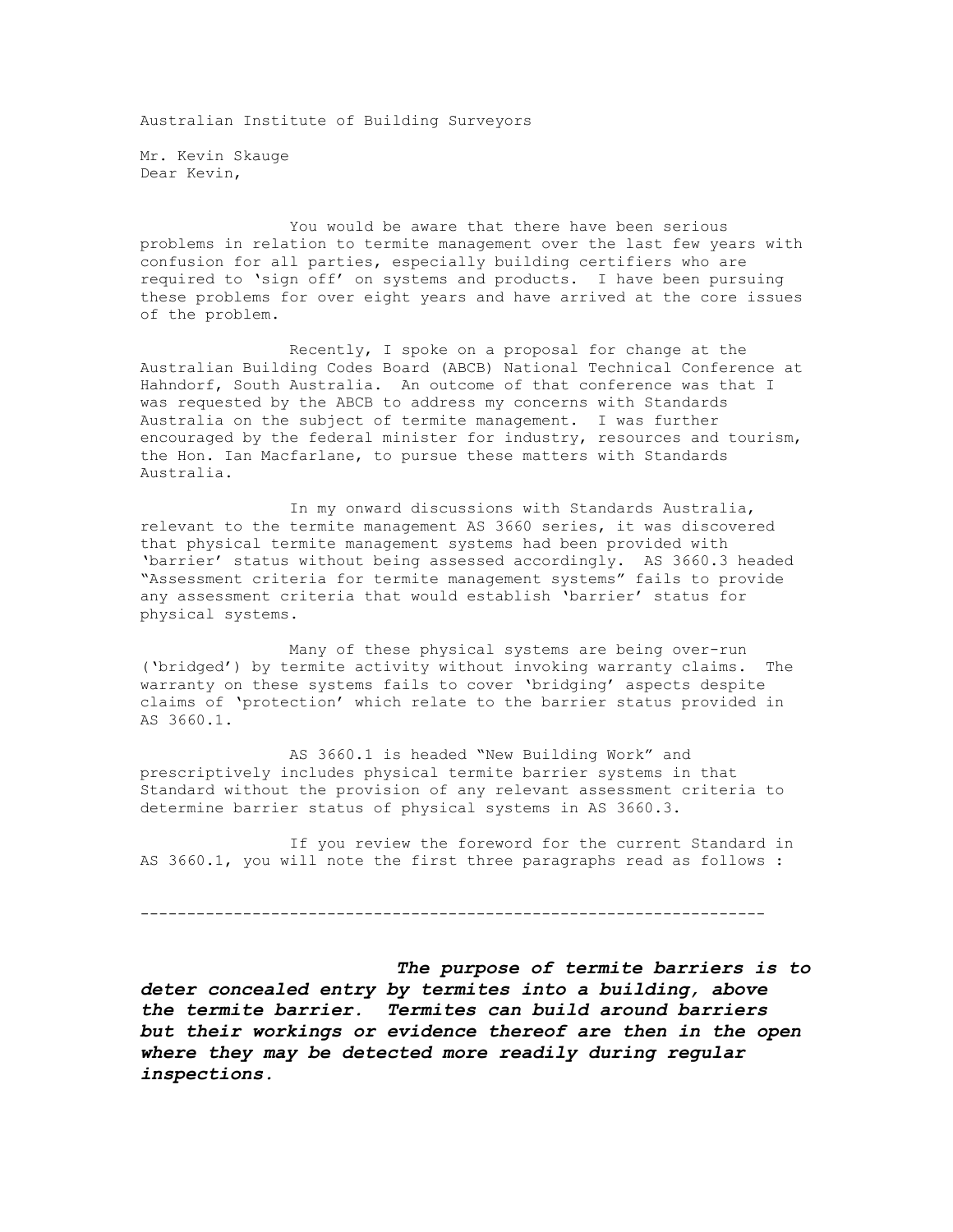*The Standard contains no procedures or details on durability, maintenance and inspection issues.* 

 *Where barrier systems for termite management of a building are to be installed, the designer should complete all construction details giving due consideration to the above before works commence. The requirements for an effective termite barrier can then be established for the particular site conditions and for any building characteristics.* 

 The fact that the Standard contains no procedures or details on durability and fails to provide 'barrier' assessment criteria for systems that are generally incorporated into the construction of a dwelling should be cause for extensive concern for building certifiers who certify and sign off these termite management systems. Informing building surveyors and members of your association of their 'duty of care' and 'duty to inform' requirements under Australian Law is something that the AIBS should immediately consider as a responsible industry association's pre-eminent requirement.

The BD-074 committee that wrote the AS 3660 series has significantly erred in not providing 'assessment criteria' for physical systems. The CSIRO's technical assessments, the ABCB's certificate of conformity and indeed the recently introduced CodeMark scheme are all based on the false premise provided in the Standard (AS 3660.1) that physical termite management systems are barriers.

 I have been provided with a copy of AS 3660.1 by Standards Australia to review and rewrite for the termite management committee (BD-074) to review when it reconvenes. Standards Australia senior management is in complete agreement with my recommendation that the word 'barrier' be removed from the Standard entirely. Physical termite management systems will revert to 'termite monitoring systems' as per their 'mode of action' and applied assessment criteria would suggest. All chemical systems will be denoted as 'treatment zones' and refer back to the chemical actives' properties.

 You obviously would be aware that the 'barrier' status afforded physical termite management systems has allowed manufacturers and distributors who market these products to be able to falsely claim 'protection'. The onward marketing claims of 'green' chemical-free termite management and emotive false claims involving termite management without the use of 'poisons' are spurious and mislead homeowners. Chemical intervention is obviously necessary whenever any of these systems are challenged by termites. These falsely advertised claims have seriously misled homeowners and all other parties involved in the building process.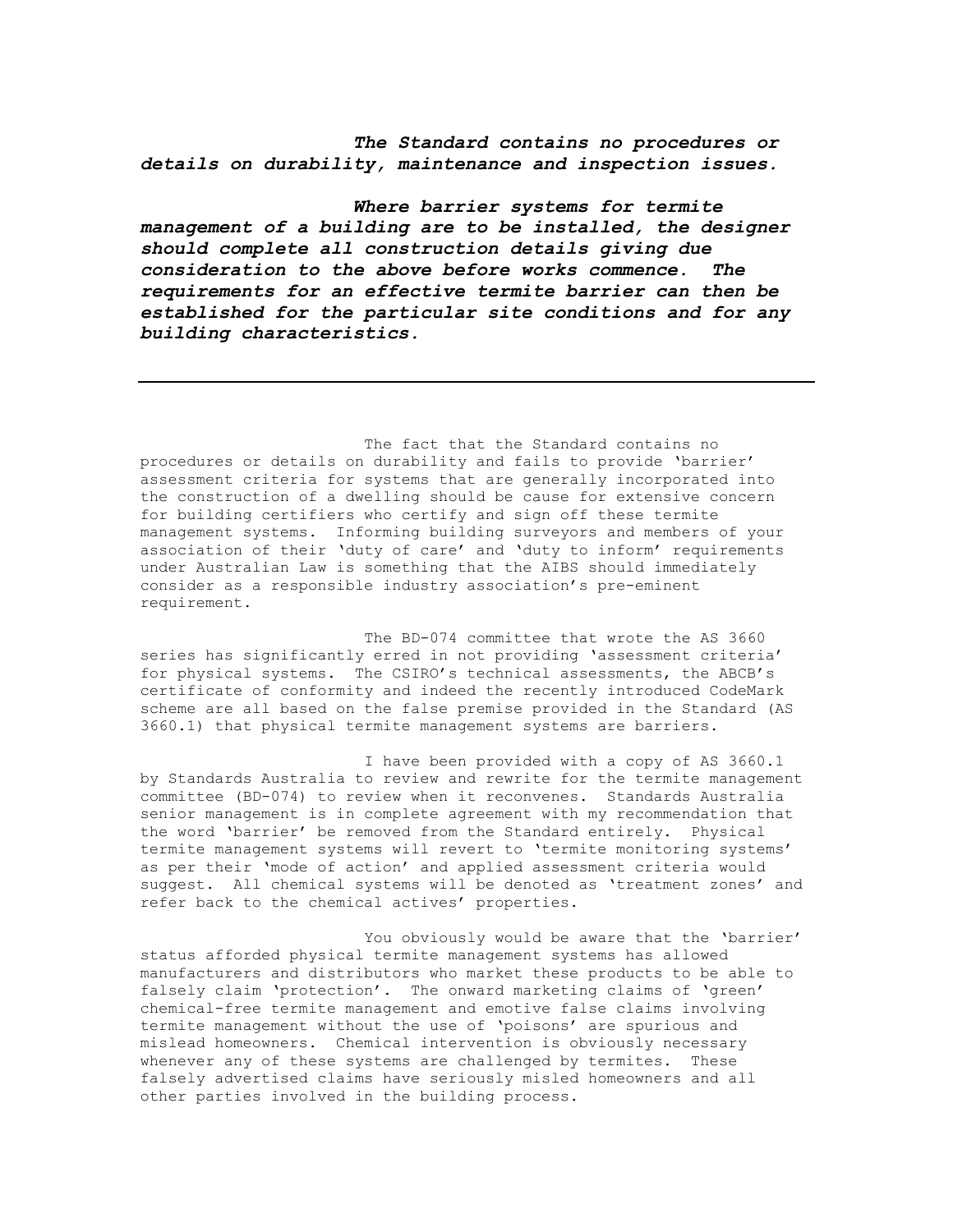An ACCC director has expressed the view, based on information supplied by TAG, *"That consumers could be left with termite systems that provide inadequate protection, or left with systems that have limitations they do not understand, due to a complexity of regulations, industry descriptions, testing and approval processes and product descriptions that are consistent with regulations but are unclear to ordinary consumers. The possibility that consumers are left with termite systems that they are required to service or support in ways they do not understand, or systems that do not really provide the level of protection expected, means that many consumers are living with risks they do not appreciate. Those risks could mean the loss of the most significant investment most consumers make, and such risks cannot be adequately lessened through traditional means like insurance. The need for proper testing criteria and reliable performance assessment of termite systems is crucial for the well being of Australian home owners".*

 The above statement was provided by the ACCC director prior to the discovery that there was no 'assessment criteria' for physical termite management systems in AS 3660.3.

 I understand your members 'certify and sign off' on these physical termite management systems as 'termite barriers'. There are obviously legal ramifications for certifiers in the certification process. It is my strong counsel that the AIBS make all members aware of their requirements and request that they desist from using the term barrier in relation to physical termite management systems. Furthermore, the AIBS, as a responsible industry association, has a duty in law to inform their members of the need to inform homeowners and all interested parties that these systems and products are 'monitoring systems' and not barriers.

 You would also note with monitoring systems the need for chemical termiticide intervention whenever challenged by termites. This also needs to be legally reviewed in relation to all aspects pertaining to onward advice provided to all parties inclusive of the homeowner.

 My further advice is that where these systems require certification, you ask that your members request 'performance criteria' or 'assessment criteria' which adequately demonstrates 'barrier status' be provided by the manufacturer or system provider.

 I am also writing to industry associations for builders (HIA & MBA), pest managers (AEPMA), architects and building designers (RAIA & BDAA) as well as individual members to make them aware of these serious matters. The builders, specifiers, certifiers, system providers and installers all require to be informed of this